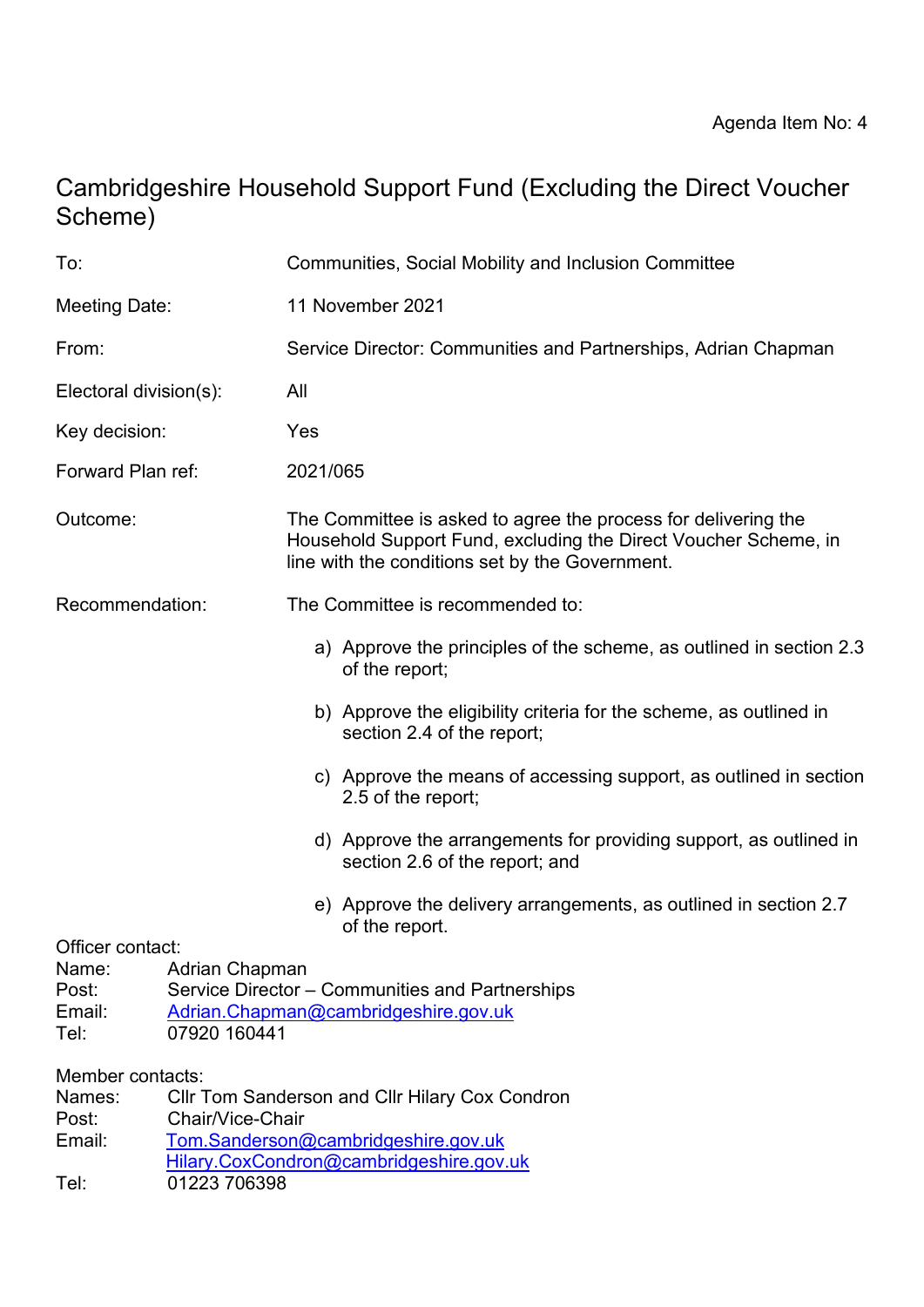## 1. Background

- 1.1 The Government has announced a new Household Support Fund to run from 6 October 2021 to 31 March 2022. The Fund is designed to support those most in need over the winter months
- 1.2 The indicative funding allocation for Cambridgeshire is £3,581,424. The funding will be paid to the County Council, but we are encouraged to work closely with district councils and other partners to identify a broad range of vulnerable households across our area.
- 1.3 Awards must be based on the following framework, which is set out in the Guidance issued by the Government:
	- (i) At least 50% of the total funding will be ring-fenced to support households with children, with up to 50% of the total funding to other households genuinely in need of support this winter. This may include households not currently in receipt of Department of Work and Pensions (DWP) welfare benefits;
	- (ii) Eligible spend includes:
		- Food. The Fund should primarily be used to provide support with food whether in kind or through vouchers or cash.
		- Energy and water. The Fund should also primarily be used to support with energy bills for any form of fuel that is used for the purpose of domestic heating, cooking or lighting, including oil or portable gas cylinders. It can also be used to support with water bills including for drinking, washing, cooking, and sanitary purposes and sewerage.
		- Essentials linked to energy and water. The Fund can be used to provide support with essentials linked to energy and water (including sanitary products, warm clothing, soap, blankets, boiler service/repair, purchase of equipment including fridges, freezers, ovens, etc.), in recognition that a range of costs may arise which directly affect a household's ability to afford or access food, energy and water.
		- Wider essentials. The Fund can be used to support with wider essential needs not linked to energy and water should Authorities consider this appropriate in their area. These may include, but are not limited to, support with other bills including broadband or phone bills, clothing, and essential transport-related costs such as repairing a car, buying a bicycle or paying for fuel. This list is not exhaustive.
		- Housing Costs. In exceptional cases of genuine emergency where existing housing support schemes do not meet this exceptional need, the Fund can be used to support housing costs. Where eligible, ongoing housing support for rent must be provided through the housing cost element of Universal Credit (UC) and Housing Benefit (HB) rather than the Household Support Fund. In addition, eligibility for Discretionary Housing Payments (DHPs) must first be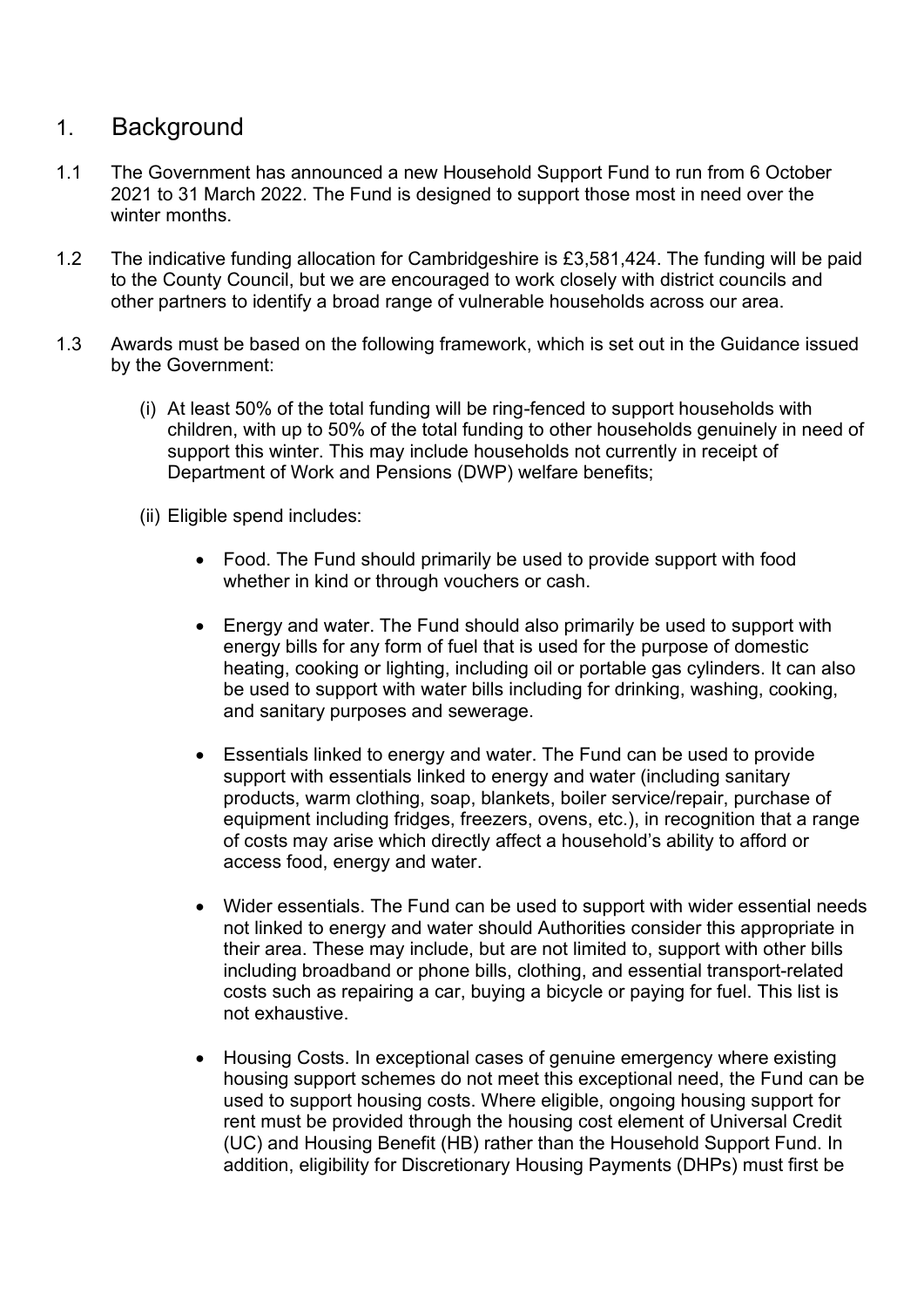considered before emergency housing support is offered through the Household Support Fund. The Authority must also first consider whether the claimant is at statutory risk of homelessness and therefore owed a duty of support through the Homelessness Prevention Grant (HPG).

- o In exceptional cases of genuine emergency, households in receipt of HB, UC, or DHPs can still receive housing cost support through the Household Support Fund if it is deemed necessary by their Authority. However, the Fund should not be used to provide housing support on an ongoing basis or to support unsustainable tenancies.
- o Individuals in receipt of some other form of housing support could still qualify for the other elements of the Household Support Fund, such as food, energy, water, essentials linked to energy and water and wider essentials.
- o The Fund cannot be used to provide mortgage support, though homeowners could still qualify for the other elements of the Fund (such as food, energy, water, essentials linked to energy and water and wider essentials). Where a homeowner is having difficulty with their mortgage payments, they should contact their lender as soon as possible to discuss their circumstances as lenders will have a set procedure to assist.
- o The Fund can exceptionally and in genuine emergency be used to provide support for historic rent arrears built up prior to an existing benefit claim for households already in receipt of Universal Credit and Housing Benefit. This is because these arrears are excluded from the criteria for Discretionary Housing Payments. However, support with rent arrears is not the primary intent of the fund and should not be the focus of spend.
- Reasonable administrative costs. This includes reasonable costs incurred administering the scheme. These include for example:
	- o staff costs
	- o advertising and publicity to raise awareness of the scheme
	- o web page design
	- o printing application forms
	- o small IT changes, for example, to facilitate MI production

(iii) Eligible spend does not include:

- Advice services such as debt advice;
- Mortgage costs.
- (iv)It is expected that the focus of support should be on food and bills and that support for housing costs should only be given in exceptional cases of genuine emergency. Beyond this, Authorities have discretion to determine the most appropriate scheme for their area, based on their understanding of local need and with due regard to equality considerations.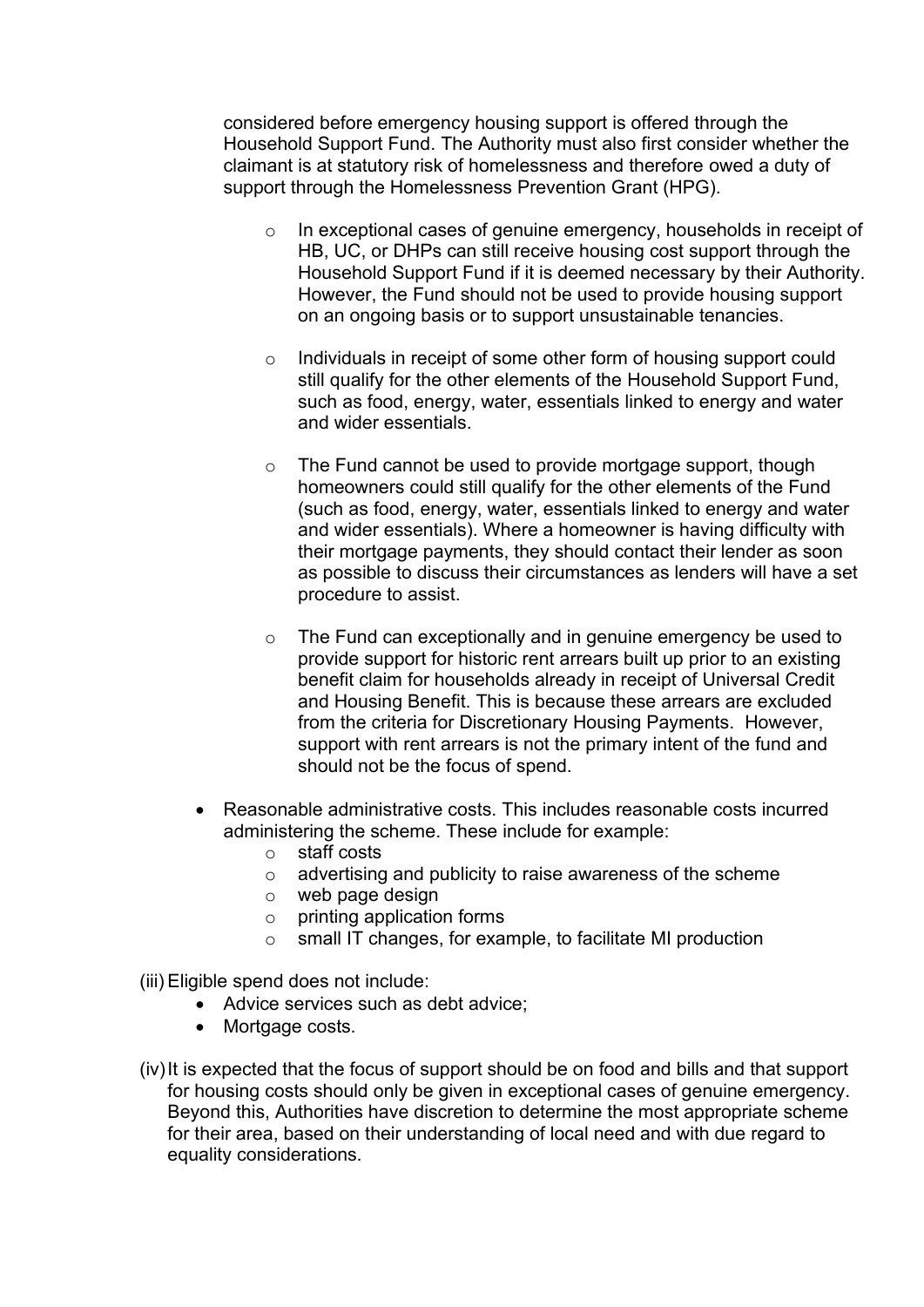- (v) Individual awards can be whatever type and amount is deemed appropriate by Authorities for the receiving household, bearing in mind the overall spend eligibility priorities listed above and the risk of fraud and error. Awards to any given household can cover only one of the spend eligibility categories listed above or can cover several.
- (vi)Authorities should not make Household Support Fund eligibility conditional on being employed or self-employed, or directly linked to a loss of earnings from employment or self-employment. This will ensure that there is no National Insurance Contribution liability payable on any payments by either the claimant, the Authority or employer.
- 1.4 At the Children and Young People Committee meeting on 19 October 2021, Members approved the recommendation to operate a Direct Voucher Scheme for eligible families over the October half-term, Christmas school holiday, and February half-term periods. The funding allocation for the Direct Voucher Scheme approved by Committee was £1,124,266, leaving a Fund balance of £2,457,158 to support households as part of a wider scheme. Of this balance, Children and Young People Committee Members approved a release of up to 18% to enable support to be provided ahead of the formal decision to operate the wider Fund scheme as set out in this report. However, this has not needed to be deployed to date as households in urgent need have been able to access help through our pre-existing support arrangements, specifically through the Cambridgeshire Local Assistance Scheme and earlier investment into our network of trusted partners.
- 1.5 This report therefore sets out detailed proposals for the design and implementation of the wider scheme to be funded by the £2,457,158 total Fund balance.

## 2. Main Issues

- 2.1 The new Household Support Fund follows on from two similar schemes the Covid Winter Grant Scheme which ran over the winter months in 2020/21, and the Covid Local Support Grant Scheme which ran until 30 September 2021. Although there are many similarities between the three schemes, the new Household Support Fund provides greater flexibility to support more households without children and broadens out the scope of the type of support that can be offered.
- 2.2 In Cambridgeshire, the design of the previous two schemes was developed in close collaboration with our key partners, particularly the district councils and a range of voluntary sector organisations, including Citizens' Advice. To help shape the new Household Support Fund, we facilitated a partner workshop in October at which some core design principles were agreed, alongside a range of important linked opportunities for supporting households beyond the eligibility of the Household Support Fund.
- 2.3 Our proposed scheme the Cambridgeshire Household Support Fund is based on a number of principles:
	- That the scheme is simple to understand and to access, given that it is designed to support households in urgent need.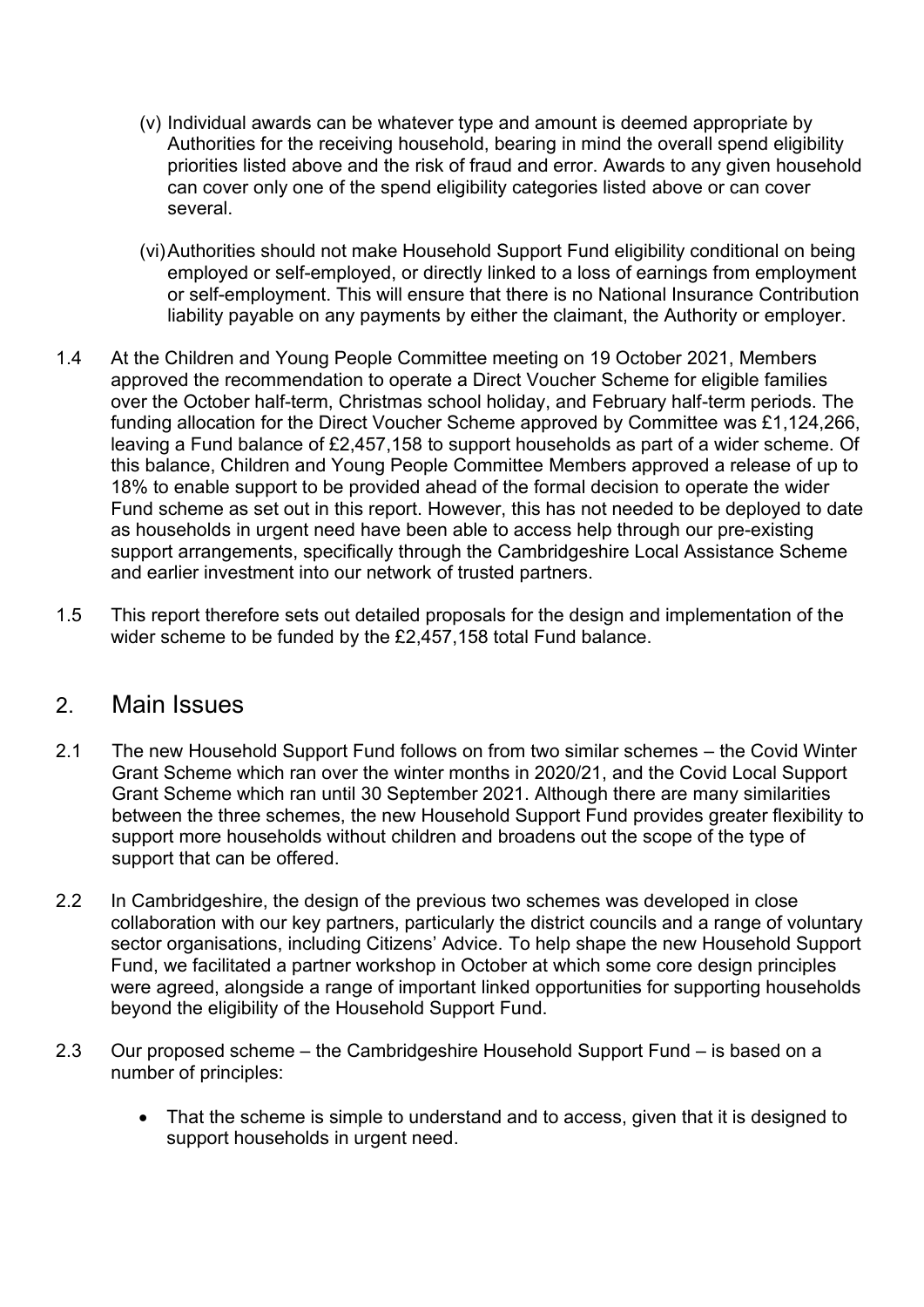- That it is delivered with as little bureaucracy as possible, to ensure as much of the funding as possible reaches vulnerable households.
- That we establish as many application routes as possible, and publicise it widely, so that anybody in need can seek support.
- That we work creatively to identify potentially vulnerable households that might not yet be known to services, and find ways of reaching out to them to offer support.
- That we continue to work in absolute collaboration with our partners across the public and voluntary sectors to reach as many households as possible, but to also make sure that ongoing support, where required, is available for households beyond that which can be provided by this Fund.
- That households can apply for support as many times as necessary, but that from the third application we will make direct contact with the household to have a broader discussion about need in order to seek to address the underlying causes of that need.

## 2.4 Eligibility

- 2.4.1 As described above, the Fund is designed to support any household in urgent need of help. Eligibility criteria is a matter of local choice, with the guidance stating that 'Authorities have the flexibility within the scheme to identify which vulnerable households are most in need of support and apply their own discretion when identifying eligibility'. The guidance goes on to say that there is no requirement for authorities to undertake a means test or conduct a benefits check unless we choose to include that in our criteria.
- 2.4.2 Although we want to implement a scheme that offers support to as many households in urgent need as possible, we also need to ensure the funding available lasts for the duration of the scheme. The Cambridgeshire Local Assistant Scheme (CLAS), which provides information, advice and one-off practical support and assistance for households in times of exceptional pressure, requires applicants to meet the following eligibility criteria:
	- To be in receipt of a means tested benefit and have no savings, OR
	- To have household income of less than £16,380 and have no savings
	- To have lived in Cambridgeshire for at least 6 months
	- To be aged 16 or over
- 2.4.3 CLAS is a service commissioned by the Council, which provides a combination of immediate support for many of the needs identified in section 1.3 (ii) above alongside debt and other forms of advice. Access to CLAS support for an individual household is via referral from a CLAS partner agency; households are not able to apply direct to the scheme. We have therefore discounted the use of CLAS for the vast majority of needs to be met via the Cambridgeshire Household Support Fund, as one of the core principles is the need to provide urgent and immediate help. However, CLAS services and support will be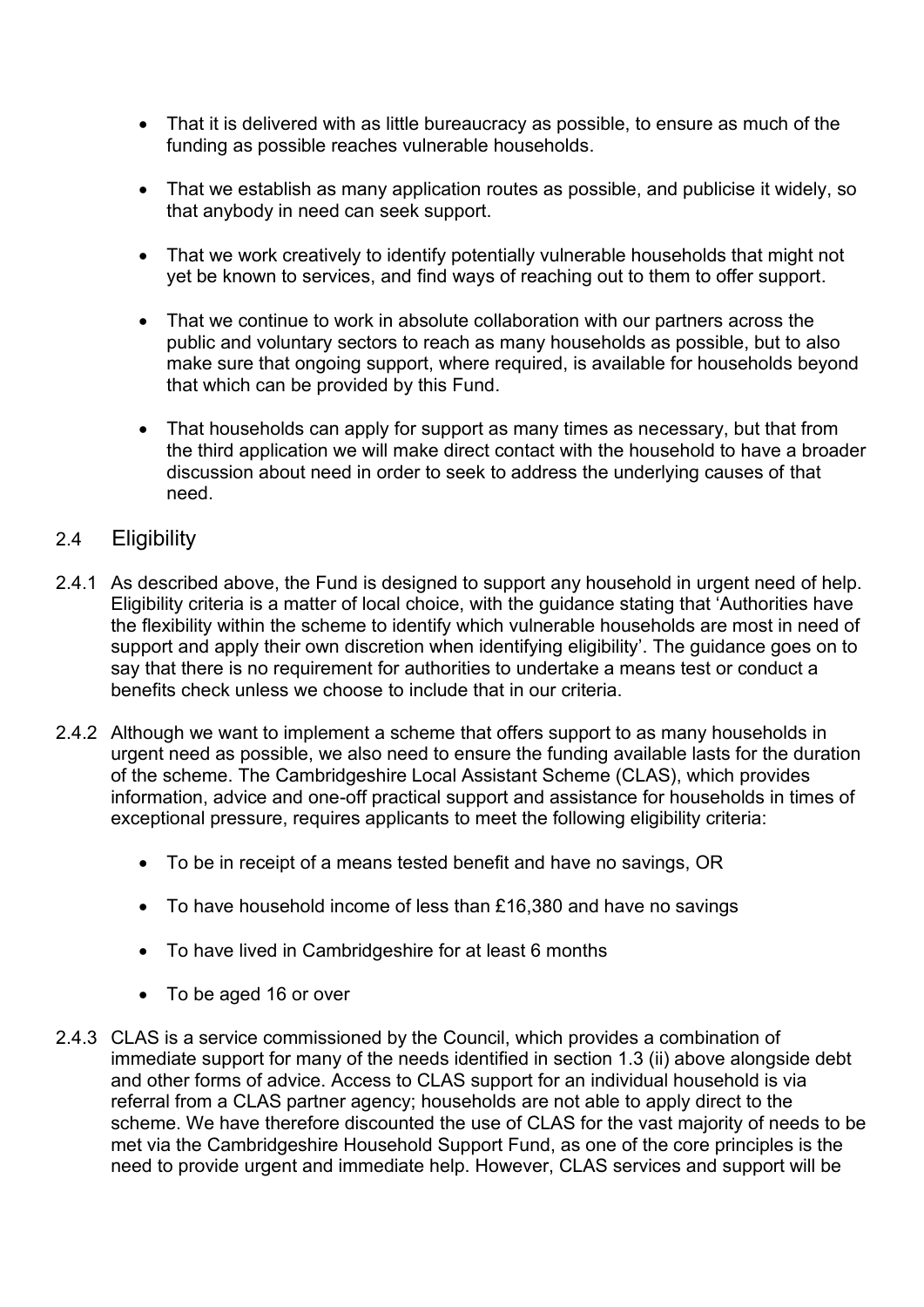included in an information pack that we are developing for both successful and unsuccessful applicants, particularly as it offers longer term solutions including debt advice.

- 2.4.4 However, the eligibility criteria set by CLAS offers us the opportunity to be broadly consistent in our approach for eligibility with the Household Support Fund, helping to ensure that if other forms of longer-term support are needed a household supported by the Household Support Fund can more easily transition to support from CLAS.
- 2.4.5 We are anticipating a significant number of applications for urgent financial help from households across Cambridgeshire, likely to be several thousand. We therefore need to strike the right balance between establishing eligibility criteria and delivering an efficient scheme that can help households in urgent and immediate need. We also need to ensure we profile the available budget to enable people who need urgent and immediate support to be able to access it throughout the whole period.
- 2.4.6 We are therefore proposing that applicants to the Fund for awards with a financial value equivalent to £50 or less (per voucher or resolution) will be required to provide evidence of low or no income (via written evidence or a discussion with our team or a Trusted Partner (section 2.5.2 refers)). The latest reporting from the Office for National Statistics shows that median household income in the UK is £29,900. A household is currently defined as being in poverty where their total household income is less than 60 per cent of this average, equating therefore to £17,940. We are therefore proposing to use this figure to set the eligibility threshold but apply it to every applicant in the household rather than the household in its entirety. This means that, if the applicant/s each earn £17,940 or less, they are eligible to apply to the fund. This helps to support both single people as well as whole families.

For awards with a financial value equivalent to £50.01 and above, applicants must be in receipt of one of the following:

- Income Support
- Income-based Job Seekers Allowance
- Income-related Employment and Support Allowance
- Pension Credit
- Universal Credit
- Working Tax Credit

Or, if all or part of the household is working, the total income for each applicant must be below the low-income threshold described above.

We will be able to quickly validate eligibility based on receipt of benefits via access to the DWP database specifically made available under the terms of this Fund. To evidence low income, we will request sight of payslips or other evidence.

In exceptional circumstances (for example, for people without payslips or who haven't yet applied for benefits) we will exercise appropriate discretion.

Members will note that the recommendation is **not** to limit access to the Fund for people who have lived for less than six months in Cambridgeshire. Doing so may restrict access to the Fund for some of the most vulnerable households, including more recent refugees, victims of domestic abuse who have fled their home area, or people who have relocated to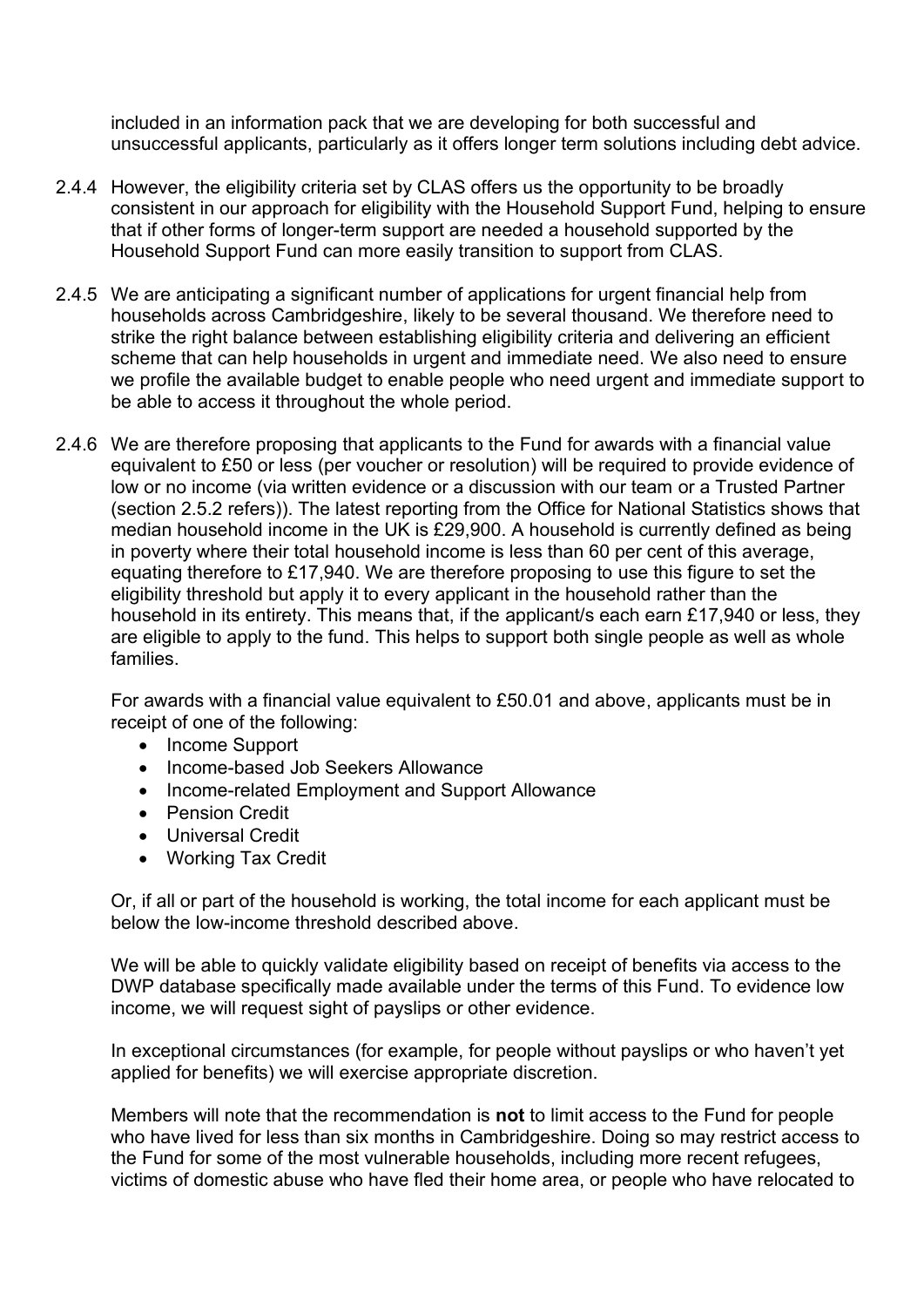take up work or learning. (The guidance allows Authorities to use the Fund to provide basic safety net support to individuals with no recourse to public funds if there is a genuine care need that does not arise solely from destitution. Individuals with no recourse to public funds will be able to access the Fund but will need to have a conversation with our team or a Trusted Partner to establish this).

## 2.5 Accessing Funding

In our proposed scheme there will be two primary routes for households to get the support they need: a direct application process, and support facilitated via a trusted partner network.

## 2.5.1 Direct Applications

A simple, intuitive application form will be available via the council's web site which households can use to request the support they need. For households without internet access, or who might need help completing the form, a telephone hotline will also be available. We will make sure the application form is available in different languages and formats.

From our previous experience, and in line with the Fund rules, we anticipate that for the majority of the applications received the process to assess the application and make the award will be rapid, and we will set a standard of either making the decision or referring back to the applicant where more detail is required by the end of the working day following receipt of the application.

Households that need a food, fuel or essential supplies voucher should then receive that voucher within an average of 2-3 working days beyond that. For other remedies, delivery will be dependent on the item or service required, but we will maintain frequent contact with the applicant to ensure they are kept fully informed of progress. All applicants, whether successful or not, will also be sent an information pack setting out options for support beyond the Fund itself including details of CLAS and other forms of ongoing support as well as details of other sources of funding that they may be able to access. Wherever possible, we will make direct referrals into other schemes on behalf of the applicant with their permission.

## 2.5.2 Trusted Partner Network

A successful feature of the previous two funding schemes has been the development, via our district council partners, of a trusted partner network comprising a range of organisations that are already in touch with or supporting people who might be in urgent need of support, or who are locally available to households who might go to them for help. At present, this network consists of:

- Countywide
	- o Care Network
	- o Barnardo's
	- o Early Help Teams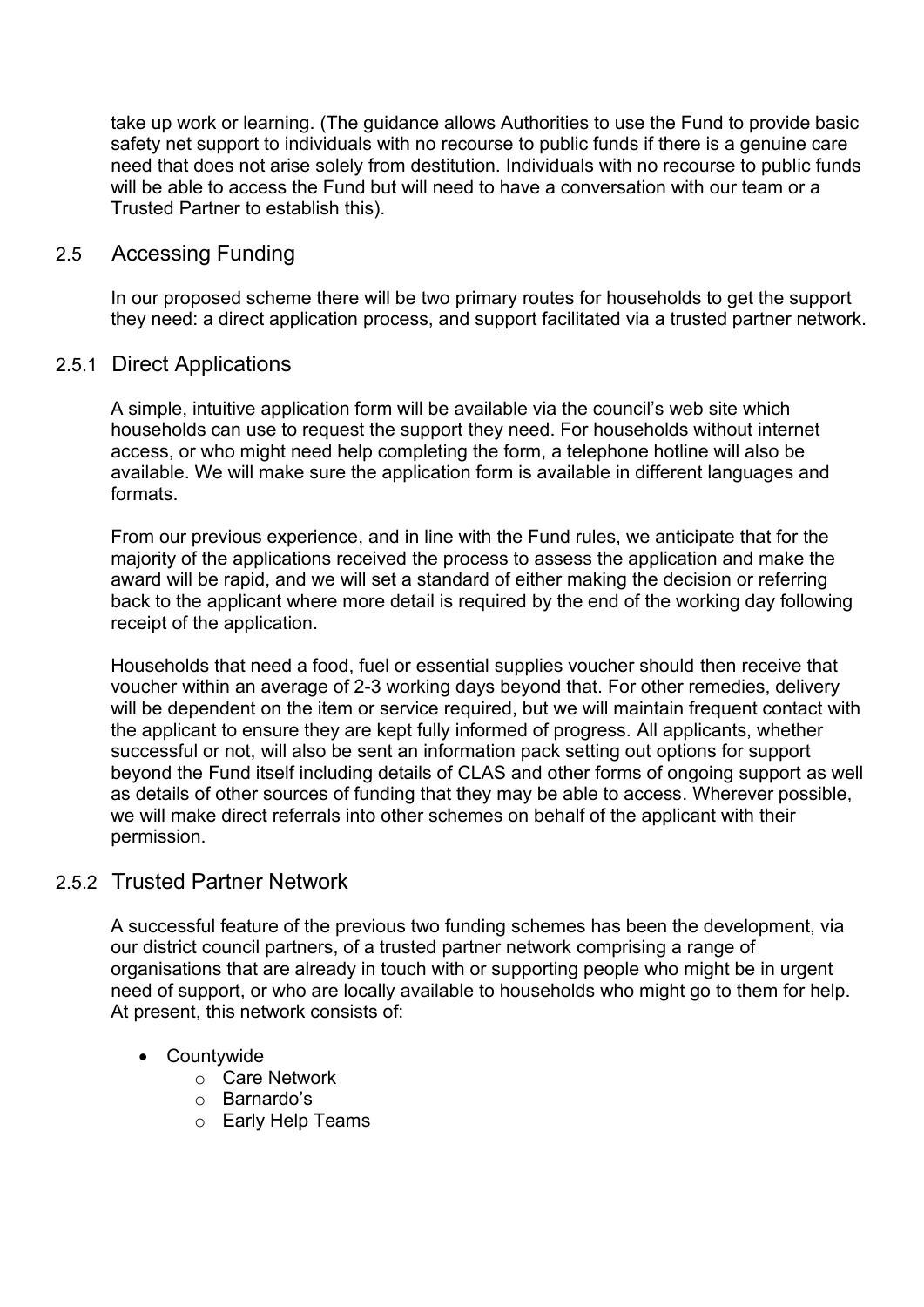- Fenland
	- o Wisbech Foodbank
- Cambridge City
	- o Financial Inclusion team
	- o Cambridge City Child and Family Centre
- South Cambridgeshire
	- o SCDC Housing Advice
	- o SCDC Duty Housing
	- o SCDC Benefits
	- o SCDC Community Team
	- o South Cambridgeshire Child and Family Centre
- Huntingdonshire
	- o Huntingdon Community Hub
	- o Godmanchester Timebank
	- o St Neots Community Support
	- o St Ives Timebank
	- o Huntingdon Community Group
	- o Kimbolton Parish Council
	- o Ramsey Neighbourhoods Trust
	- o CARESCO
	- o Somersham and Pidley Timebank
	- o St Neots Timebank
	- o St Ives and Huntingdonshire Child and Family Centre
	- o St Neots Child and Family Centre

Prior to being agreed as a trusted partner, district council colleagues carry out necessary checks to ensure suitability, good governance and good decision-making arrangements are in place.

In this model, the trusted partner network has been able to consider a financial award to vulnerable households as part of their broader toolkit of support. Network organisations have been briefed on eligibility criteria and funding conditions and are trusted to make decisions on whether or not an award should be made. In the event that an award is deemed to be the right solution, the trusted partner organisation submits details to the council and the required solution is processed.

Alongside this model we have also created a reporting mechanism, providing a feedback loop with our districts and city councils. This enables districts to hold oversight of the activity linked to the trusted partner network and provide targeted support to groups and individuals where necessary.

We propose to both continue and expand this model, to ensure that as many opportunities as possible are available to households.

2.5.3 Beyond these two main forms of accessing support from the Fund, it is also important that we use our best endeavours to identify households who may be eligible for and need urgent help and support. There will be many households who are facing financial hardship for the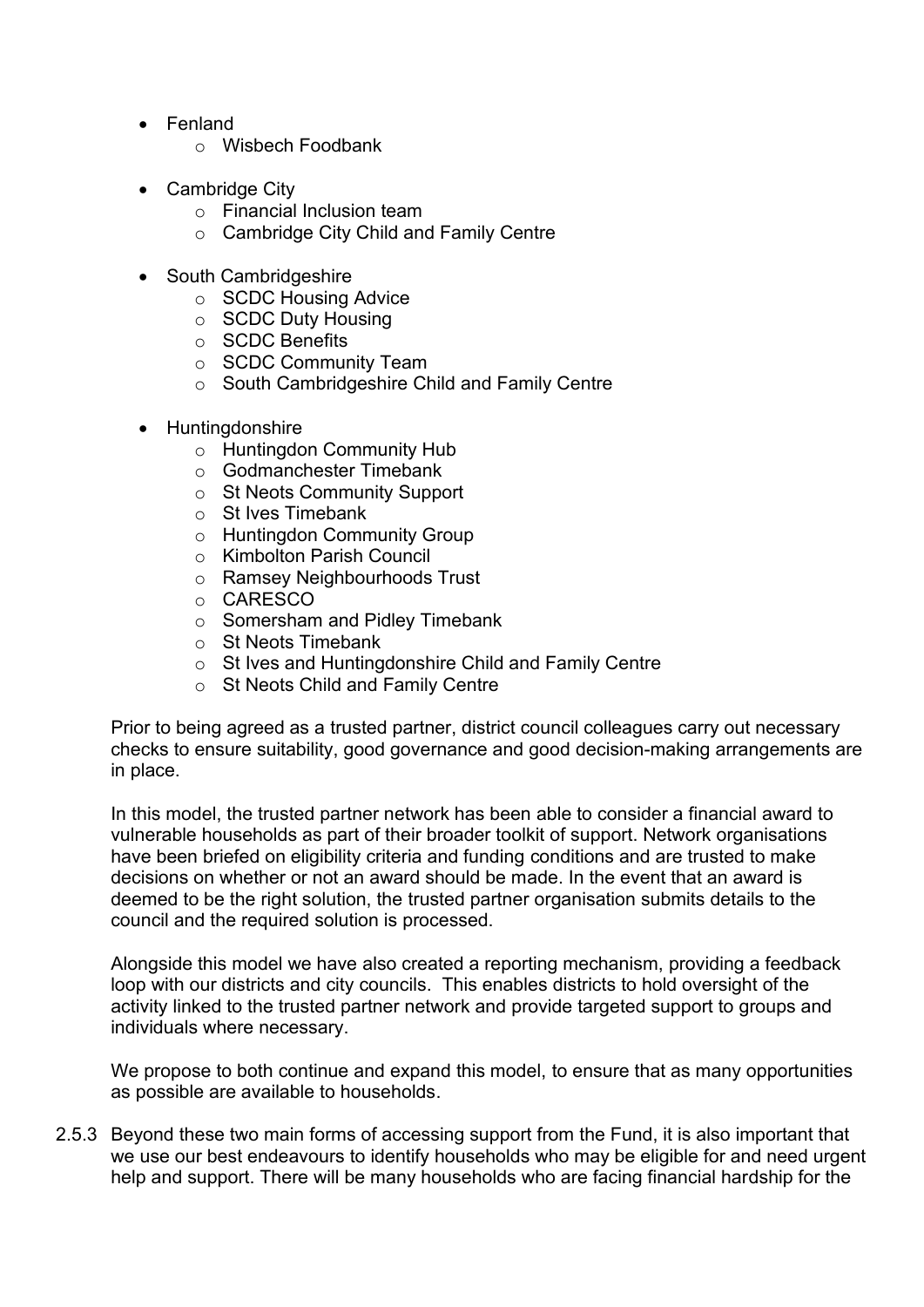first time, for example as a result of the impacts of the pandemic or because of the rise in household utility costs. These households may not know how to access the support they are entitled to or may be embarrassed to seek out that help themselves. Others may be facing turmoil in their lives and not able to pause to seek the sort of help the Fund might offer.

- 2.5.4 We will therefore be developing and agreeing appropriate data sharing arrangements between council departments as well as with district councils, enabling us to search across multiple databases to identify households that might fall into this category. Recent council tax debt or rent arrears might signal immediate financial pressure for example, enabling us to target our support towards those households.
- 2.5.5 County and District Councillors too could play a vital role in helping to ensure the Fund reaches households in urgent and immediate need. This might include promoting the Fund to local residents and community organisations, signposting households to apply to the Fund, supporting households to practically apply to the Fund, and providing local intelligence to the Fund's administrative team to enable them to target communications and engagement activity where it is needed.
- 2.5.6 This approach will also ensure we identify and/or target support towards vulnerable people via our other services, including for example, victims of domestic abuse, asylum seekers, and people who are homeless.
- 2.5.7 In very general terms, the heat maps below show, on the left, levels of deprivation (as measured by the Indices of Multiple Deprivation – the darker the area, the higher the level of deprivation), and, on the right, the rate of applications received for the two previous schemes (the darker the area the higher the level of applications received). Although a relatively crude assumption, we would expect applications for urgent financial help to broadly and primarily follow rates of deprivation (albeit that deprivation data is not always entirely up to date). However, as a tool it will assist in identifying where more concerted effort might be needed to promote the Fund based on high deprivation versus low application rates.

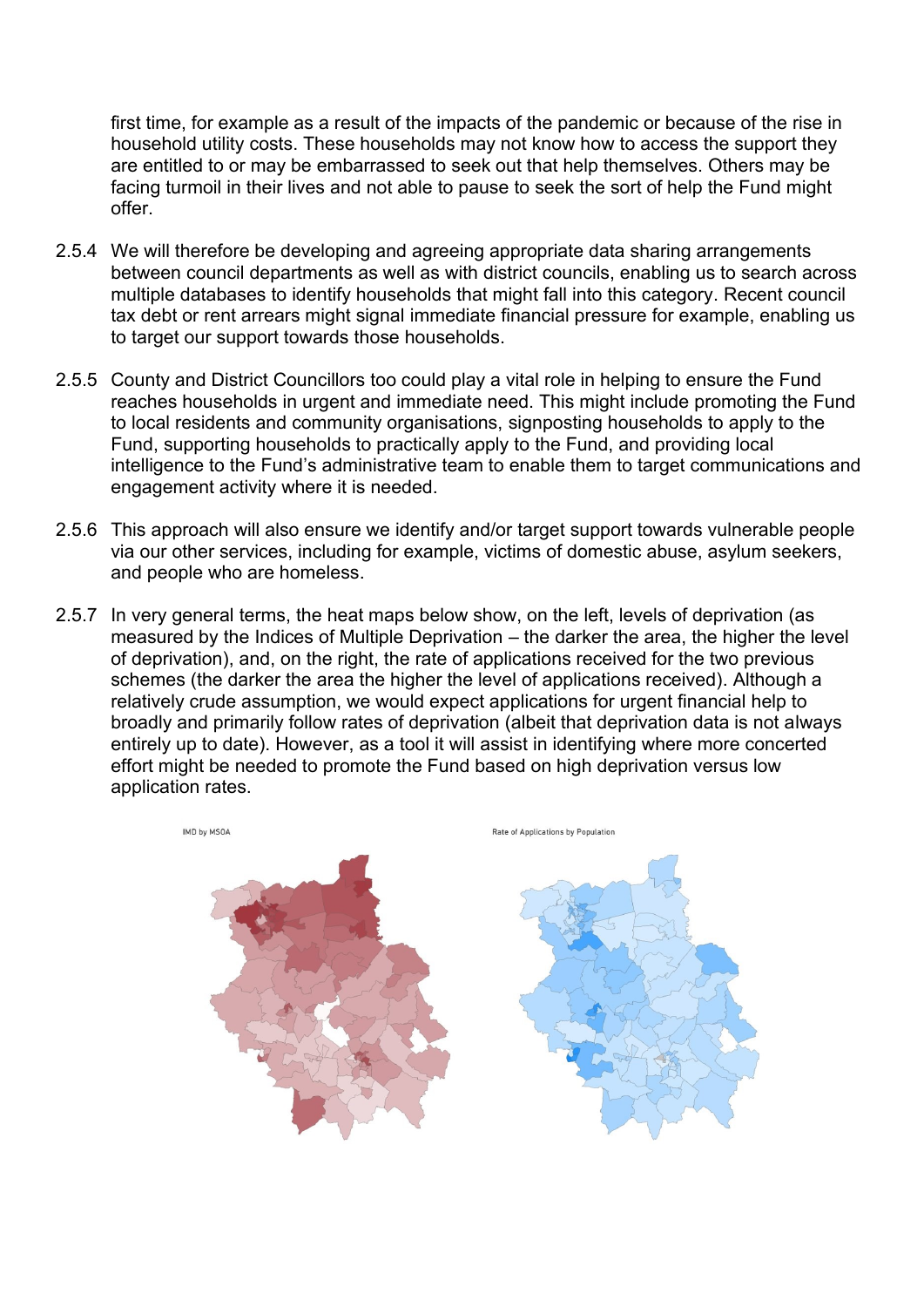## 2.6 Practical Support Arrangements

2.6.1 As described in section 1 of this report, there is a range of practical support that can be funded through this Fund (food, fuel, essential supplies etc). We have developed the arrangements necessary to provide immediate support for all eventualities, and these are described in more detail below. The arrangements described will be deployed regardless of application route.

## 2.6.2 Food

A supermarket voucher will be issued to a household, with a value of £25 for a single person and £50 for a couple or family. We propose to use two providers for this part of the scheme, which broadens out the availability of supermarkets who will accept the vouchers.

#### 2.6.3 Fuel and Water

Applicants seeking financial help with household energy and water bills will either pay their bills on demand, pay via direct debit, or pay as they use via a pre-payment meter. Many households also heat their homes using oil, and some use gas from containers.

- Where there is an urgent need, we will provide those on pre-payment meters with vouchers which can be redeemed at a Paypoint terminal and which tops up a prepayment card. The value of these vouchers is currently capped by the provider at £49 and so we propose the value is £28 for a single applicant and £49 for a family.
- For households who pay via direct debit or on-demand, we will provide payment direct to the energy or water supplier via a BACS transfer. The amount of financial help needed to satisfy the urgent need criteria will be capped at the same level as the pre-payment vouchers. Where the request for urgent support exceeds this amount a more detailed assessment of need will be undertaken.
- The nature of the domestic oil and cylinder gas market means that £49 may be insufficient to secure a fuel delivery for those in need. We therefore do not propose a cap for this group. For households who need financial help to supply oil or gas in containers, we will assess the amount of financial help needed to satisfy the urgent need criteria, and credit that amount direct to the oil or gas supplier via a BACS transfer.

## 2.6.4 Other Household Energy and Water Costs

The Fund is able to support households with urgent repair costs relating to household energy and water, including boiler repairs and plumbing issues. We propose to access contractor support via established frameworks used by local authority Home Improvement Agencies wherever possible. We will pay the contractor direct on completion of the works via BACS transfer.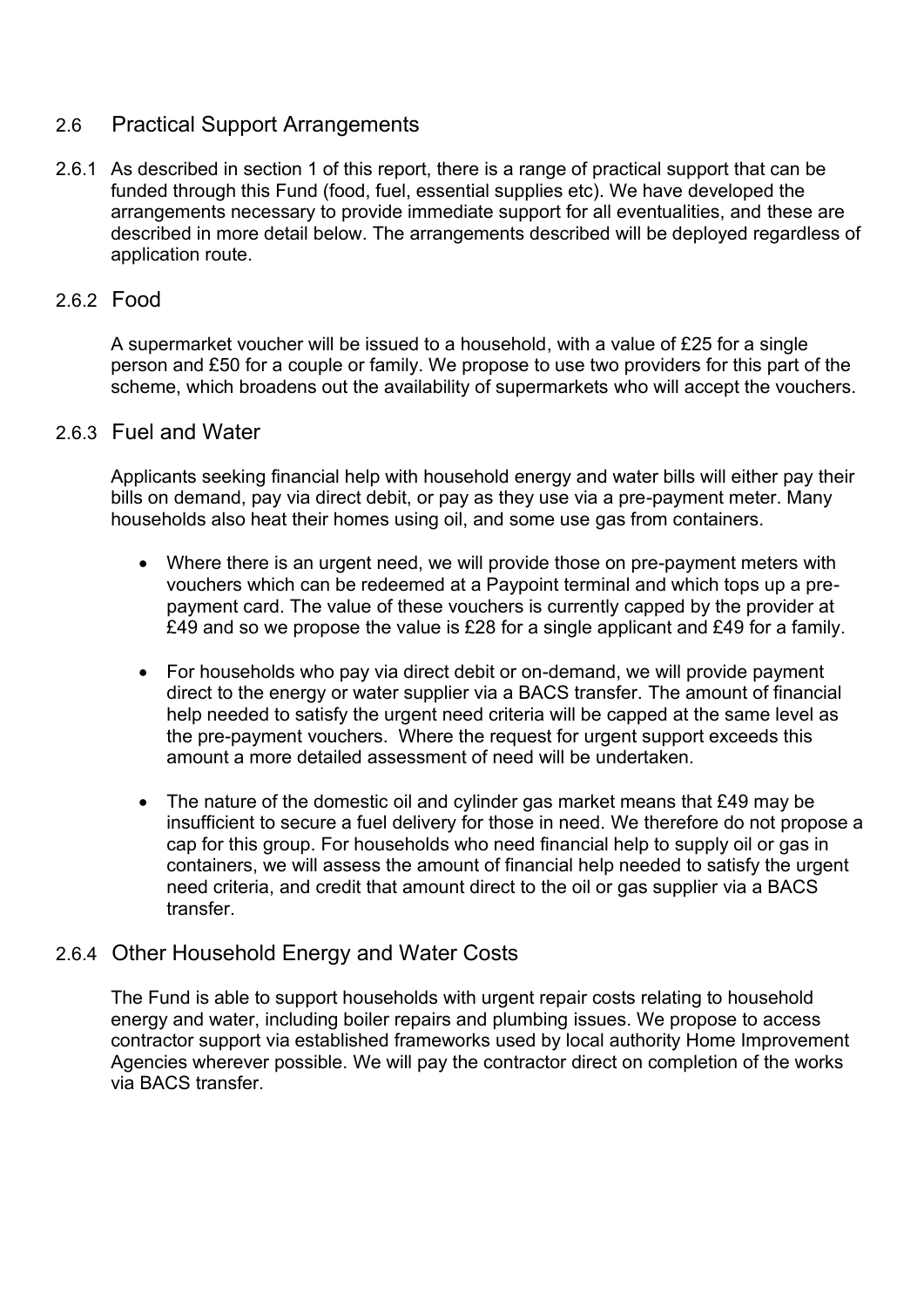## 2.6.5 Furniture and White Goods

For households needing replacement white goods or furniture to satisfy an urgent need, we will arrange for the direct supply of the item/s from a pre-determined list. This list of items is based on nationally negotiated rates meaning we benefit from significant economies of scale.

#### 2.6.6 Clothing, Blankets, Towels etc

Some items of clothing, as well as blankets, bedding and towels, are available from the predetermined list referred to above. Where this is the case, we will arrange for that item to be supplied direct to the applicant. Where this isn't available, we will issue either a supermarket voucher (if the item is available in supermarkets) or an alternative high street shopping voucher.

#### 2.6.7 Other Circumstances

There will be some circumstances where our pre-arranged solutions will not work – for example, where there are requests for specialist equipment, or where a household is so isolated or housebound that a voucher alone will not meet the urgent need. In these circumstances, we will do all we can to arrange for the direct supply of an item or service. Ultimately though, we do have the capability to issue a voucher which can be redeemed for cash, or to make BACS transfers direct to an applicant's bank account and, whilst this provides reassurance that every identified need can be met through the Fund, this solution will be deployed in exceptional cases only, and following our efforts to identify an alternative solution within our broader networks.

## 2.7 Delivering the Cambridgeshire Household Support Fund

- 2.7.1 We have explored and discounted the outsourcing of the administration and delivery of the Fund, for two primary reasons:
	- (i) cost; it is likely that a provider would require at least 10% of the value of the fund to meet their costs
	- (ii) speed; we are anxious to establish the Fund and to open up applications as swiftly as possible.
- 2.7.2 We are therefore recommending that we run the scheme in-house, via the Countywide Covid Coordination Hub. We will need to increase the capacity of the Hub team but can do so swiftly via a combination of agency staffing, redeployments and offering part time staff additional hours. We will seek to cap the staffing costs at 6% of the value of the scheme excluding the Direct Voucher Scheme (so, up to £147,429 in total). This allocation will also support the costs of administering the Direct Voucher Scheme already approved by the Children and Young People Committee, as well as provide some additional dedicated capacity to support the communications work that will be vital to promote the Fund (described below).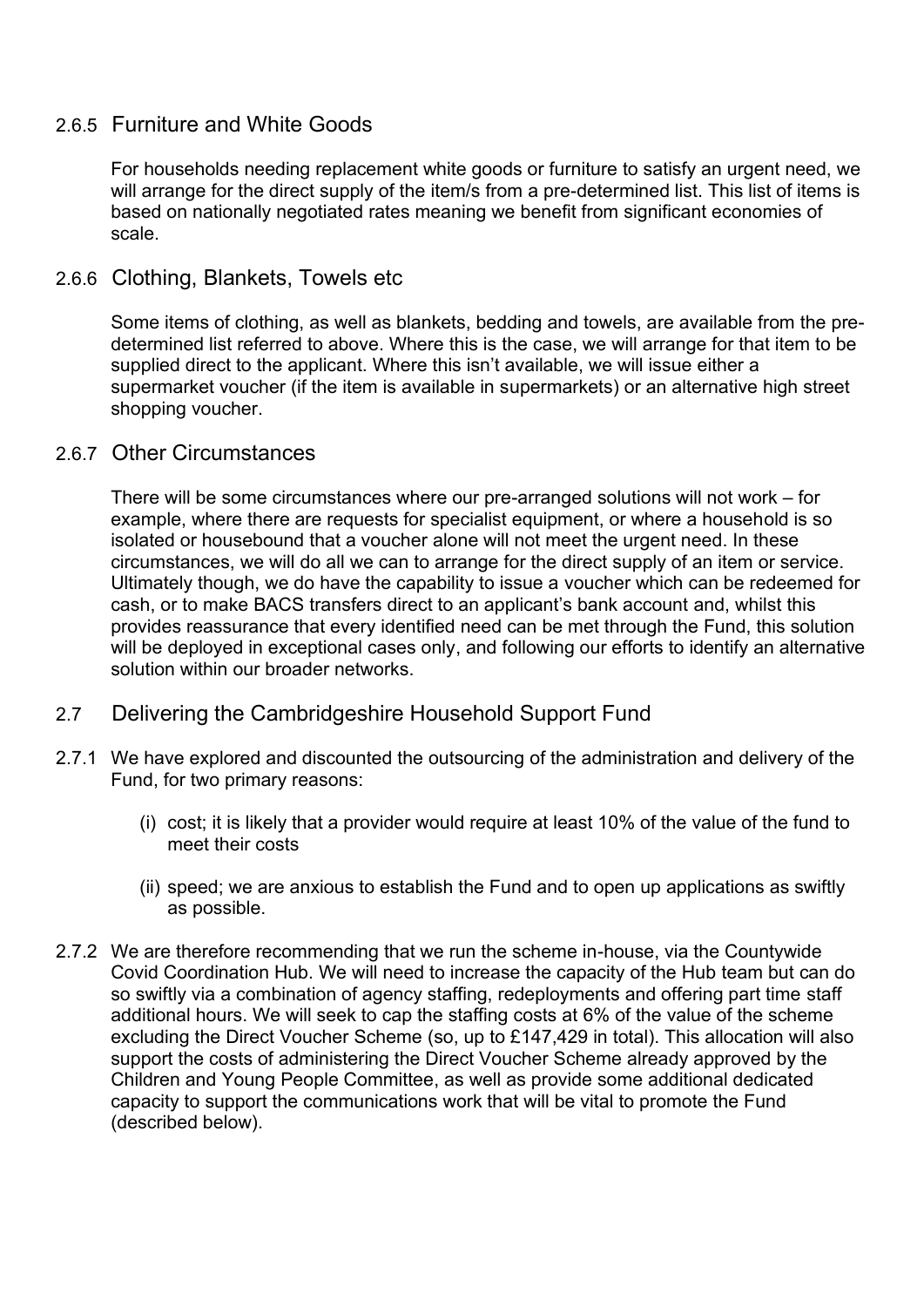- 2.7.3 One of the significant benefits of this approach, aside from cost and expediency, is that the coordination hub continues to work alongside a wide range of other agencies and has access to other forms of help and support. It will enable us to gather and retain in-house information about applicants so that we can, with their permission, identify other forms of help from across council services and wider partners.
- 2.7.4 There is a requirement for the council to provide management information to the DWP, currently the 21 January 2022 and 22 April 2022. However, we have already established a more detailed set of management information arrangements from the two similar previous schemes, and we will adapt and implement these arrangements for the new Fund. This will enable us to report regularly on progress and take-up, whether funding is released via direct applications or via the trusted partner network, and to quickly identify areas where we would expect higher uptake so we can adapt our communications and engagement activity accordingly.
- 2.7.5 Communicating the scheme widely and across multiple domains will be essential to help ensure as many people in urgent need as possible can apply. We anticipate being able to identify potential households in need via the approach to analysing data described earlier in this report, but we also need households to be able to seek out and apply for the help they need themselves, either via our trusted partner network or via a direct application to the council. This will help those households feel in control.
- 2.7.6 Communicating the Fund in different, dynamic and accessible ways is therefore critical. We will:
	- Rapidly develop and implement a communications strategy and action plan to ensure consistency and regularity of messaging, frequently refreshed and renewed, and themed where necessary (e.g., messaging aligned to post-Christmas debt)
	- Produce communications content (printed and digital) in multiple languages
	- Ensure the application form is available in multiple languages and formats
	- Extend the arrangements the countywide hub already has in place to support people by telephone for whom English is a second language
	- Ensure our Think Communities staff team are fully briefed on the Fund so that they and all those they work alongside are promoting the scheme and supporting eligible households at every opportunity
	- Secure the support of our key partnership networks to promote the Fund, including via schools, childcare and early years settings, the Community Resilience Group, district, parish and town councils
	- Work with our own internal colleagues to ensure we target our communications at households they support, including carers, young carers, care leavers, older people, those with a learning disability, and victims of domestic abuse
	- We will replicate this with our district council partners who are supporting other households and individuals who may be vulnerable or more isolated, including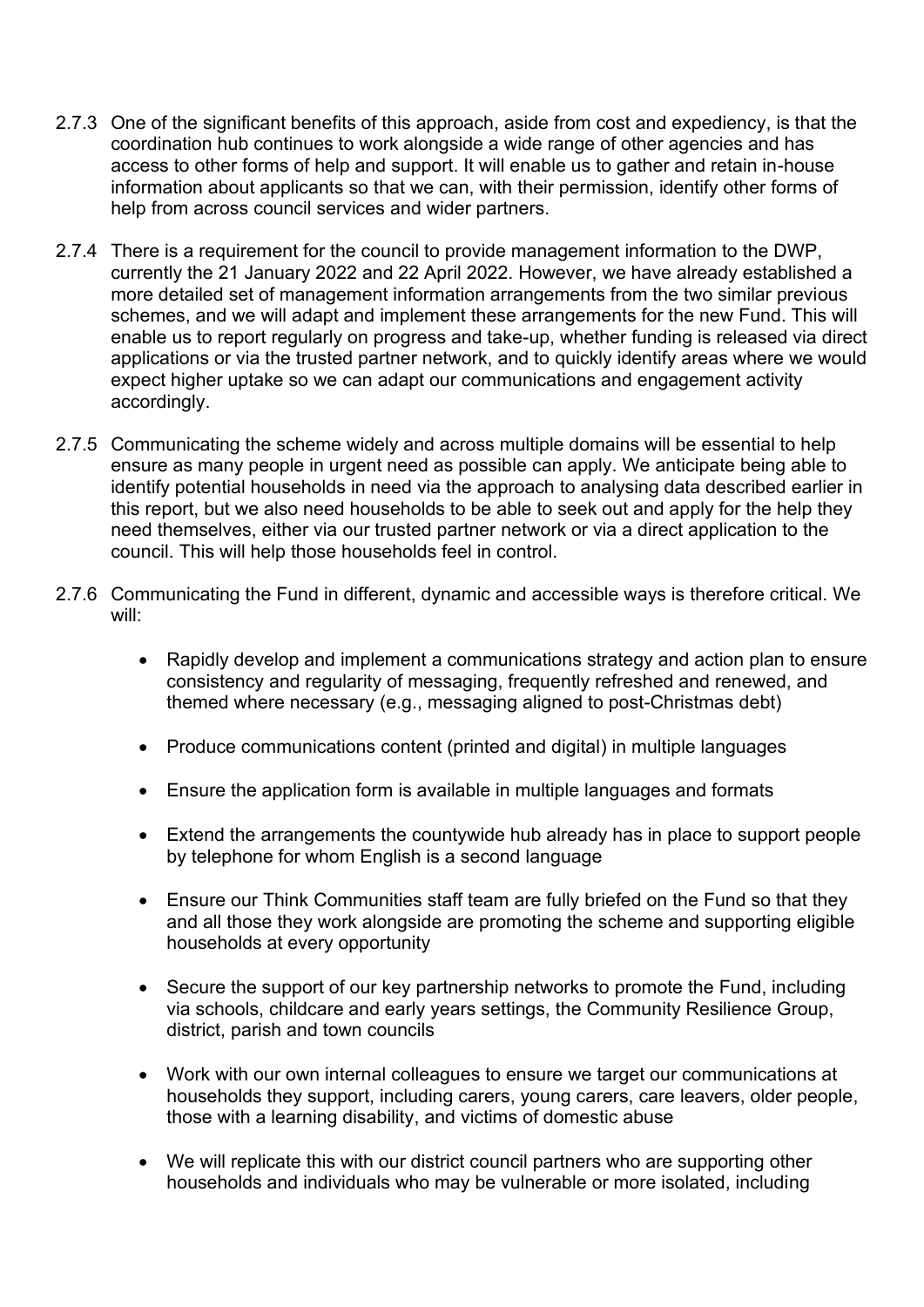homeless people, Gypsies and Travellers, council and social housing tenants at risk of homelessness, asylum seekers and refugees

- 2.7.7 Alongside a proportion of staffing costs to support this work, we will need to set aside a small communications budget to fund, for example, printed materials, translations, and social media content. We propose to cap this at 1% of the value of the scheme (so, up to £24,571 in total).
- 2.7.8 When taken as a total administrative cost to deliver both parts of the Household Support Fund (the Direct Voucher Scheme and the wider support scheme), this represents 4.8% of the total funding allocation.
- 2.7.9 Finally, subject to approval by the Committee, we anticipate being able to open the application process from 12 November 2021. Households wanting to apply direct to the Council will be able to do so via the County Council's web site, at:

<http://www.cambridgeshire.gov.uk/household-support-fund>

Applicants have also been able to continue to access support from our trusted partner network whilst this new scheme has been developed, although we anticipate applications under the *new* scheme via our trusted partner network also opening from 12 November.

## 3. Alignment with corporate priorities

3.1 Communities at the heart of everything we do

The Cambridgeshire Household Support Fund will work closely with district councils and a wide range of trusted partners at a community level, enabling a localised approach to be taken to support a household in need where appropriate.

3.2 A good quality of life for everyone

The Cambridgeshire Household Support Fund is designed to meet the urgent and immediate needs of households over the winter months. However, our scheme will also sit alongside broader support arrangements available via the countywide coordination hub, our district council partners, and a wide range of other service providers. Supporting Households out of crisis and onto a path of longer-term recovery will help to build capacity, resilience and self-reliance.

3.3 Helping our children learn, develop and live life to the full

At least 50% of the Fund is designed to support families with children. Alongside the direct voucher scheme, we will be identifying families in need and encouraging them to apply to the Fund.

3.4 Cambridgeshire: a well-connected, safe, clean, green environment

Helping households in immediate and urgent need will enable them to begin a pathway to longer term recovery. Our ability to connect supported people with other services, including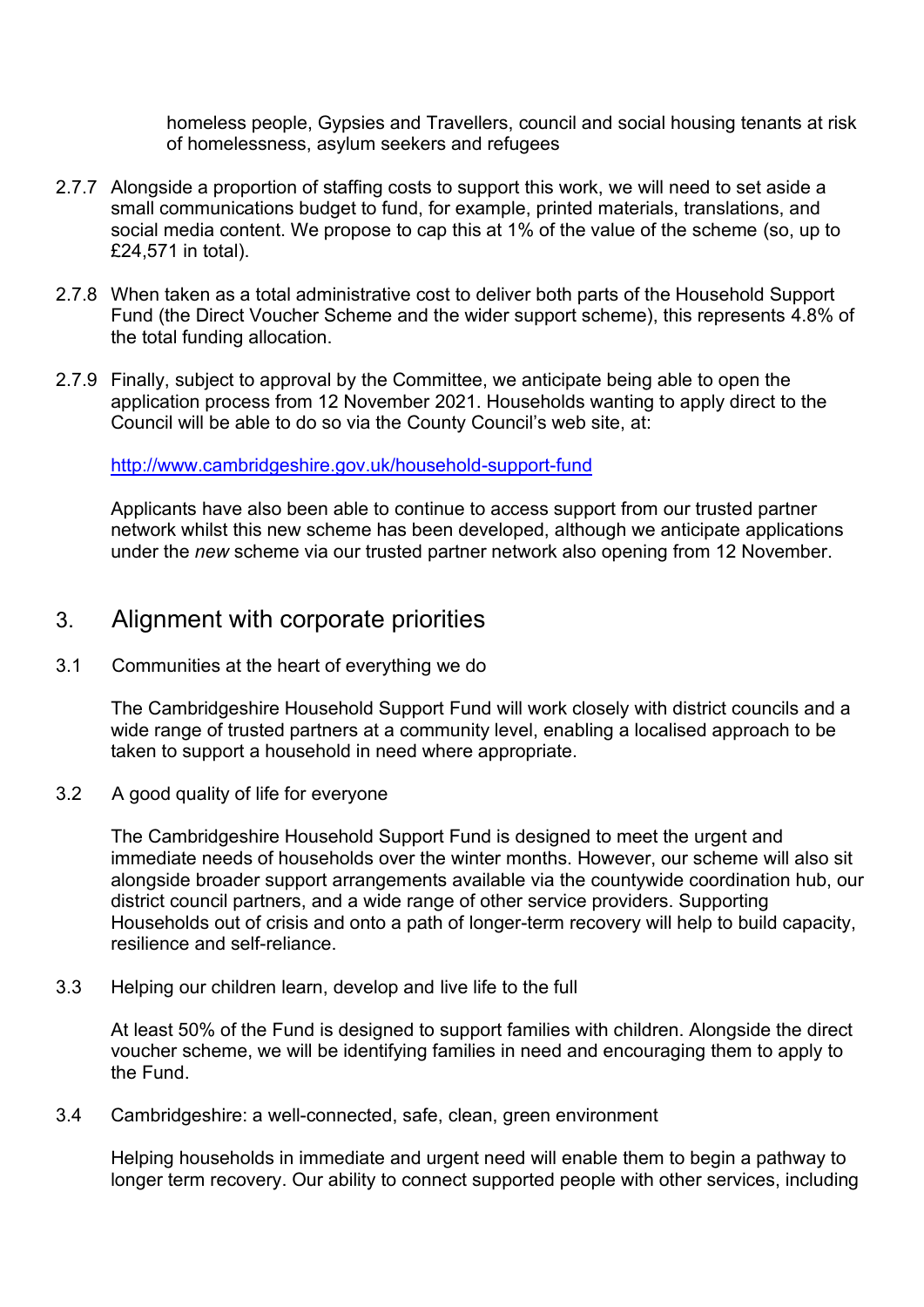digital skills training or our climate change work, will ensure we retain a longer-term focus on those households achieving sustainability.

#### 3.5 Protecting and caring for those who need us

The Fund will provide immediate relief for households in crisis, and our scheme, which will sit alongside a broader range of opportunities to provide support, coupled with our ability to identify households in need that may not yet be known to us, will ensure we focus our support on those most in need.

## 4. Significant Implications

4.1 Resource Implications

The report above sets out details of significant implications in section 1 and section 2.7.

4.2 Procurement/Contractual/Council Contract Procedure Rules Implications

Procurement and contract procedure rules will need to be followed when commissioning the new services described in the report. The Fund will be managed through the local authority and staff employed through Cambridgeshire County Council.

4.3 Statutory, Legal and Risk Implications

The council is required to provide management information to DWP as a condition of the funding.

4.4 Equality and Diversity Implications

It will be important that the Fund is made widely available to any and all households who may be in immediate or urgent need. The report describes ways in which the Fund will be made available to households, and section 2.7 describes the work we will do to ensure the Fund is available to people in multiple languages and formats.

4.5 Engagement and Communications Implications

Communicating this Fund, as well as engaging with district councils, parish and town councils and other trusted partners, will be essential if we are to ensure help reaches those people most in need. We have proposed the allocation of a dedicated budget for communications at section 2.7.

#### 4.6 Localism and Local Member Involvement

Local Members will play a vital role in helping to promote the scheme, identify households who may need to apply to the scheme, and also to support those households with their applications. At both county and district levels they provide a significant opportunity to ensure our Fund targets those in greatest need.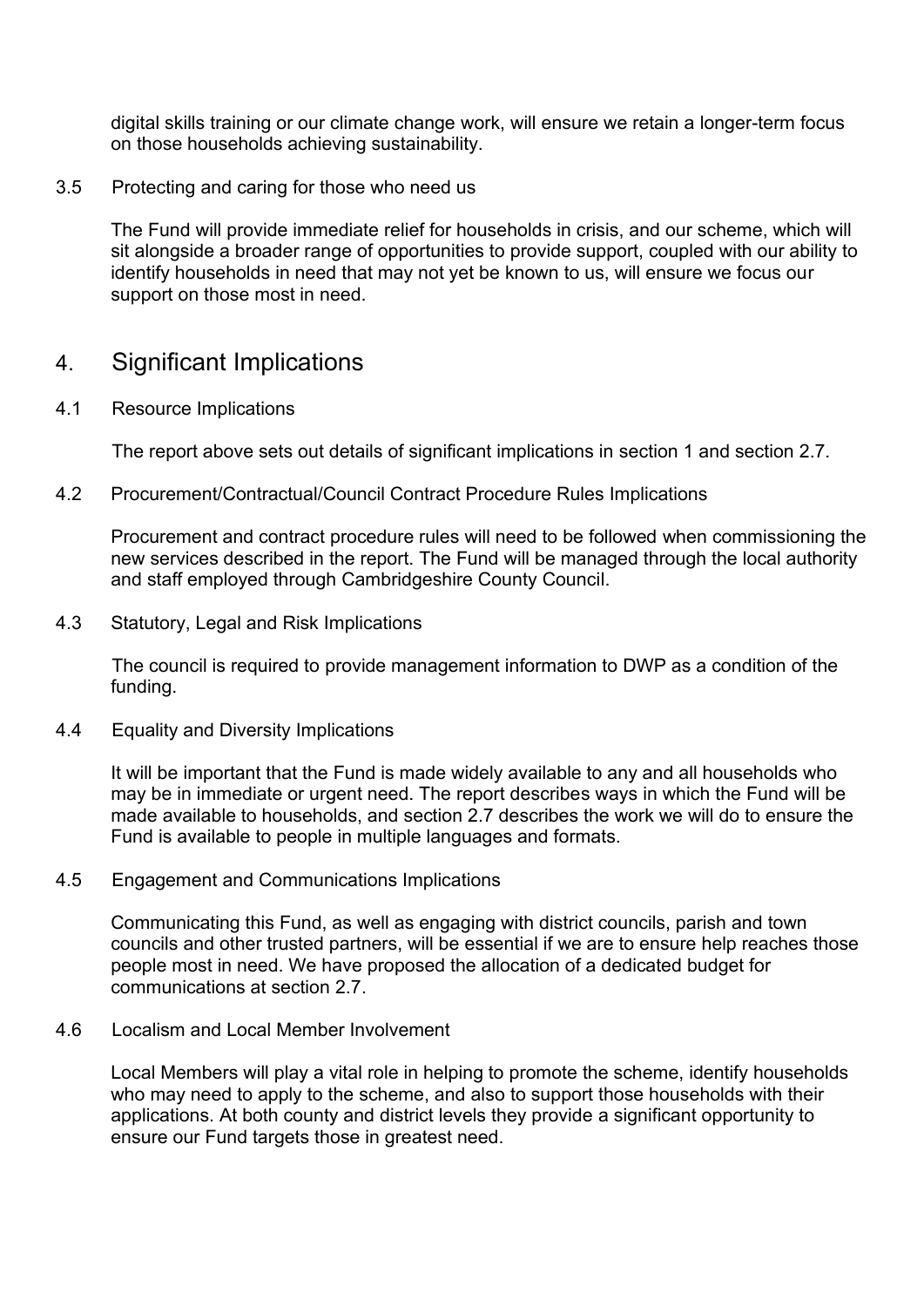4.7 Public Health Implications

Supporting households who are in immediate and urgent need to begin to resolve their issues will have a direct and longer-term positive impact on their health and wellbeing.

- 4.8 Environment and Climate Change Implications on Priority Areas
- 4.8.1 Implication 1: Energy efficient, low carbon buildings.

Status: Neutral

Explanation: There is unlikely to be any impact on buildings as a direct result of this Fund, although we will be seeking to support households into more efficient and greener energy deals as a broader benefit.

- 4.8.2 Implication 2: Low carbon transport. Status: Neutral Explanation: There are unlikely to be any impacts on transport as a result of the scheme.
- 4.8.3 Implication 3: Green spaces, peatland, afforestation, habitats and land management. Status: Neutral Explanation: There are unlikely to be any impacts on land as a result of the scheme.
- 4.8.4 Implication 4: Waste Management and Tackling Plastic Pollution. Status: Neutral Explanation: There are unlikely to be any impacts on waste management as a result of the scheme.
- 4.8.5 Implication 5: Water use, availability and management: Status: Neutral Explanation: There is unlikely to be any impact on water usage as a direct result of this Fund, although we will be seeking to support households into more efficient water usage as a wider benefit of the scheme.
- 4.8.6 Implication 6: Air Pollution. Status: Neutral Explanation: There are unlikely to be any impacts on air pollution as a result of the scheme.
- 4.8.7 Implication 7: Resilience of our services and infrastructure and supporting vulnerable people to cope with climate change. Status: Neutral Explanation: Although the scheme itself may not directly improve resilience and households' abilities to cope with climate change, we anticipate a set of broader support arrangements which we hope will deliver longer term benefits,

Have the resource implications been cleared by Finance? Yes Name of Financial Officer: Martin Wade

Have the procurement/contractual/ Council Contract Procedure Rules implications been cleared by the Head of Procurement? Yes Name of Officer: Henry Swann